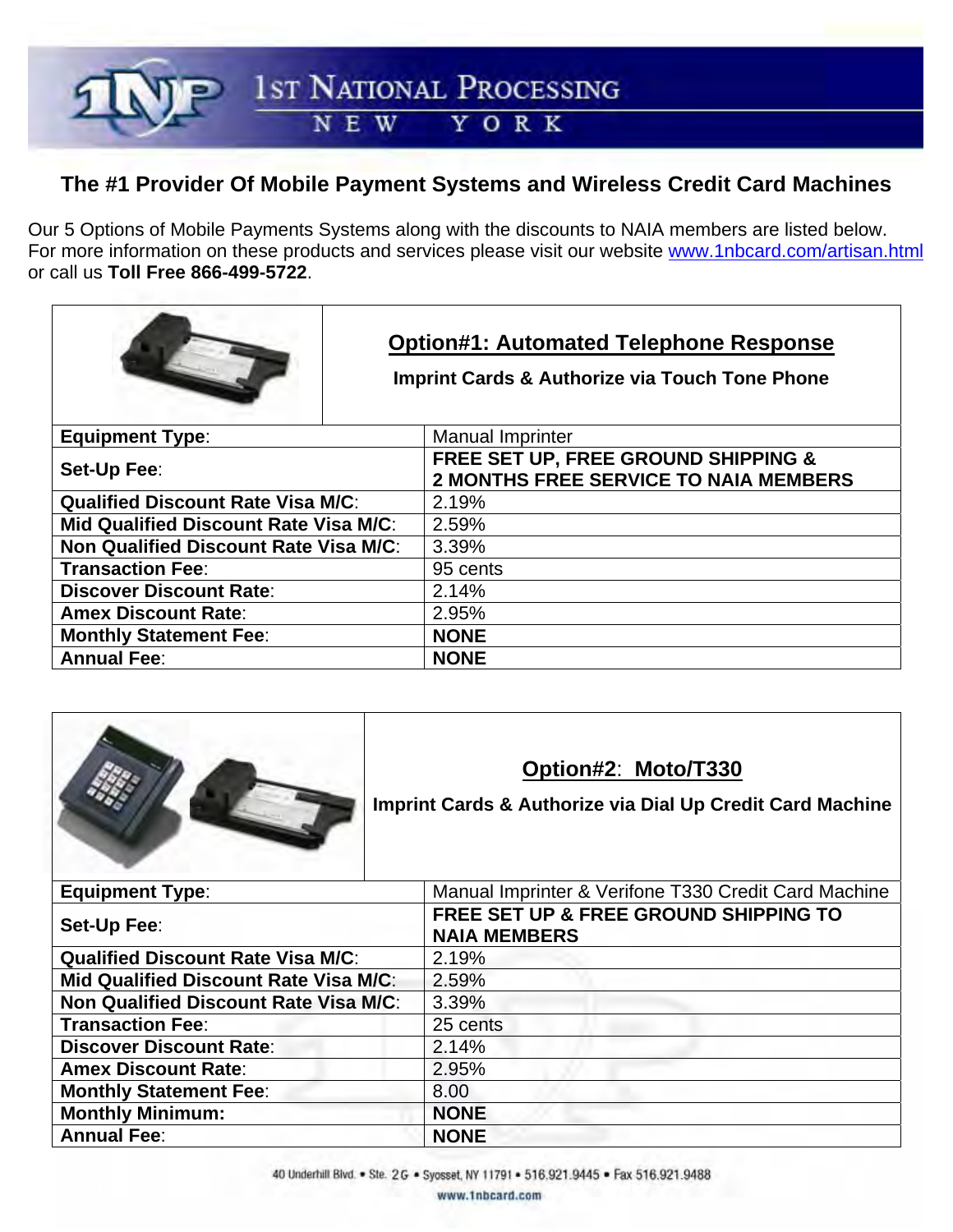

1st NATIONAL PROCESSING

### YORK N E W



## **Option#3**: **Store & Forward**

**Swipe Cards Through Portable Machine. Store & Upload After** 

**Event via Phone Line** 

| <b>Equipment Type:</b>                       | Nurit 3010 Portable Credit Card Machine                                     |
|----------------------------------------------|-----------------------------------------------------------------------------|
| Set-Up Fee:                                  | \$159.00 MINUS 20% = \$129 & FREE GROUND<br><b>SHIPPING TO NAIA MEMBERS</b> |
| <b>Qualified Discount Rate Visa M/C:</b>     | 1.76%                                                                       |
| Mid Qualified Discount Rate Visa M/C:        | 2.39%                                                                       |
| <b>Non Qualified Discount Rate Visa M/C:</b> | 3.39%                                                                       |
| <b>Debit or Check Card Rates:</b>            | 1.49%                                                                       |
| <b>Transaction Fee:</b>                      | 21 cents                                                                    |
| <b>Discover Discount Rate:</b>               | 1.76%                                                                       |
| <b>Amex Discount Rate:</b>                   | 2.95%                                                                       |
| <b>Monthly Statement Fee:</b>                | 8.00                                                                        |
| <b>Monthly Minimum:</b>                      | <b>NONE</b>                                                                 |
| <b>Annual Fee:</b>                           | <b>NONE</b>                                                                 |



 **Obtain Authorizations Immediately via Wireless Connection** 

| <b>Equipment Type:</b>                       | <b>Way Systems</b>                                                          |
|----------------------------------------------|-----------------------------------------------------------------------------|
| Set-Up Fee:                                  | \$425.00 MINUS 10% = \$383 & FREE GROUND<br><b>SHIPPING TO NAIA MEMBERS</b> |
| <b>Qualified Discount Rate Visa M/C:</b>     | 1.76%                                                                       |
| <b>Mid Qualified Discount Rate Visa M/C:</b> | 2.39%                                                                       |
| <b>Non Qualified Discount Rate Visa M/C:</b> | 3.39%                                                                       |
| <b>Debit or Check Card Rates:</b>            | 1.49%                                                                       |
| <b>Transaction Fee:</b>                      | 21 cents                                                                    |
| <b>Discover Discount Rate:</b>               | 1.76%                                                                       |
| <b>Amex Discount Rate:</b>                   | 2.95%                                                                       |
| <b>Monthly Statement Fee:</b>                | 8.00                                                                        |
| <b>Wireless Monthly Access Fee:</b>          | 20.00                                                                       |
| <b>Monthly Minimum:</b>                      | <b>NONE</b>                                                                 |
| <b>Annual Fee:</b>                           | <b>NONE</b>                                                                 |